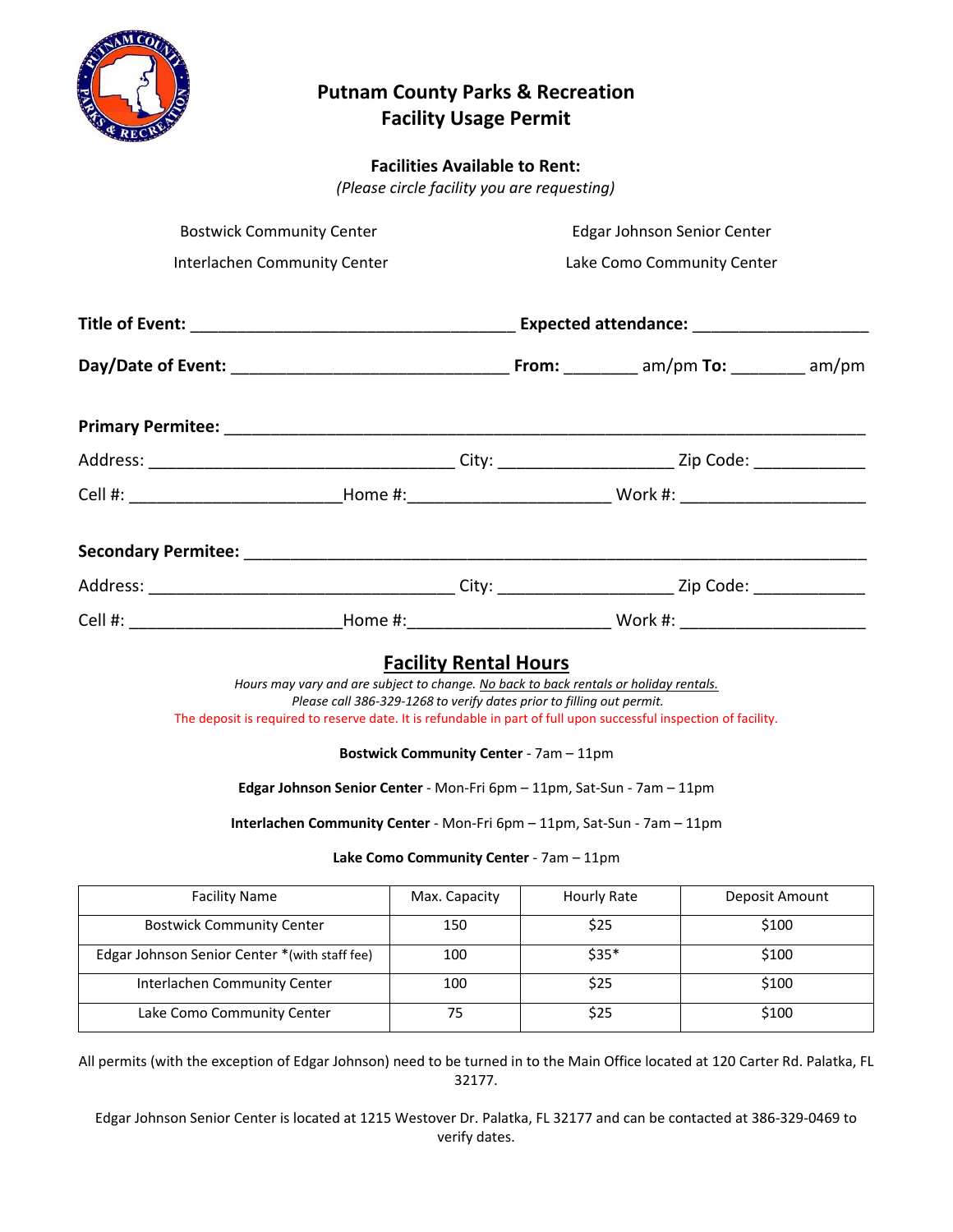PCPRD reserves the right to cancel any event with at least thirty (30) days' notice or at any time a group or individuals violate the policies of PCRD or Putnam County.

### **General Terms:**

All events held Putnam County Parks and Recreation property or facilities remain under control of the Department, with the final word in decisions about whether the event should be held or continued in times of inclement weather, civil disturbance or other conditions deemed unacceptable by the staff.

### **Other Guidelines (financial/misc.):**

- Alcoholic Beverages and/or illegal substances are prohibited on County/PCPRD property. Appropriate Law Enforcement agencies will be notified when violations occur and appropriate action against all involved parties will apply.
- **All bookings must be made 72 hours in advance and paid for at this time.**
- Repeat or multiple bookings must be approved by PCPRD.
- Normal hours vary for each facility, check with PCPRD for specific times.
- Permit to use the facilities is not transferrable without written permission of PCPRD.
- PCPRD reserves the right to require supervision/security which will be paid by the Permitee.
- **Specific, prior permission is required for decorations or alterations to fixtures, walls, etc. or posting of signs.**
- **DO NOT remove any paintings, pictures, or wall fixtures without prior permission from director or director designee.**
- **Tables and chairs must be put back to their original location (see attached diagram). Chairs can be left under the table.**
- No grills or cookers allowed indoors or on playing surfaces, fields/courts.
- **Permitee's are responsible for proper cleanup of equipment and surrounding area, including removal of trash to closest dumpster.**
- Permitee's acknowledge that they are accepted the building in the way it comes if there is a prior permitee's mess without inspection from staff.
- Amplifiers or devices that produce loud noises are subject to PCPRD prior approval.

#### **Please Note: No refunds/deposit will be given if agreement is violated or breached by facility user/group.**

Permitee agrees to indemnify and save PCPRD, Putnam County BOCC and any of its agencies, subdivisions, officials, employees and agents, harmless on account of any and all claims for damages to persons or property which arise from any activity related to the special event held by Permitee or occurring at any park or facility provided to Permitee under this agreement, due in whole or in part to the negligence of Permitee, its agents, customers, employees, event participants or any other person attending the special event or located on the facilities or parks provided to Permitee with the express or implied permission of Permitee. Permitee agrees to reimburse PCPRD, Putnam County BOCC and any of its agencies and subdivisions for any and all losses incurred by them, including attorney's fees, expenses and court costs which arise from activities related to the special event or occur on the facilities and parks provided to Permitee.

Permitee further agrees to purchase comprehensive liability insurance on the parks and facilities provided to Permitee as required herein. The Parks and Recreation Director has discretion in determining when insurance is required. All insurance policies shall be issued by companies authorized to do business under the laws of the State of Florida. Permitee shall purchase and maintain a policy or policies of commercial general liability insurance satisfactory in all respects to County. All policies shall be occurrence form policies and shall name PCPRD as an additional insured, with a right to defense, with the premiums thereon fully paid by Permitee on or before their due date. The liability insurance policy shall afford minimum protection of \$1,000,000 combined single limit coverage for bodily injury, property damage or combination thereof. Required insurance shall be documented in Certificates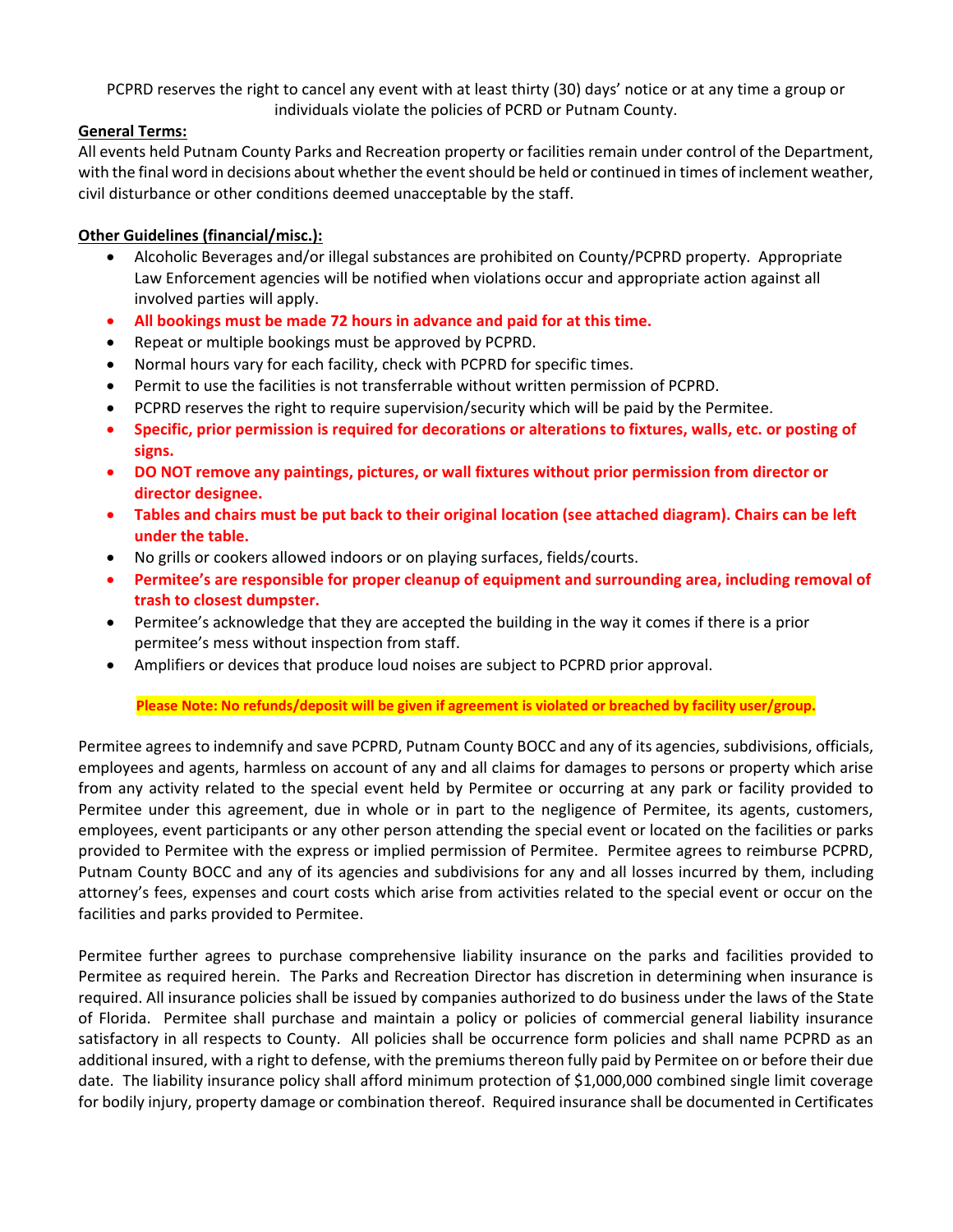of Insurance which provide that the County shall be notified at least 30 days in advance of cancellation, nonrenewal or adverse change. Permitee shall furnish complete copies of its insurance policies, forms and endorsements. Initial: Date: Date: Containing the Manual Charles (read and understood)

#### **Acceptance of Permit Agreement:**

I hereby agree to use the aforementioned facility subject to the rules and regulations of the Putnam County Parks and Recreation Department which states that the person(s)/organization, desiring the use of said facility will be responsible for all damages to building and/or property. This agreement becomes valid when deposit fee is paid in full. Remainder of Permitee fee is due and payable 72 hours in advance of Event date. To ensure your reservation please pay fee by deadline so that we can properly plan your event and allow your group to fully enjoy the facility. Note: in cases of severe inclement weather, if the facility is deemed inappropriate for use by PCPRD STAFF, the event can be rescheduled or the fee may be refunded.

*I have read and hereby agree to abide by all items/terms listed in this facility permit agreement policy and Putnam County Recreation Department procedures as written.*

\_\_\_\_\_\_\_\_\_\_\_\_\_\_\_\_\_\_\_\_\_\_\_\_\_\_\_\_\_\_\_\_\_\_ \_\_\_\_\_\_\_\_\_\_\_\_\_\_\_\_\_\_\_\_\_\_\_\_\_\_\_\_\_\_\_\_

\_\_\_\_\_\_\_\_\_\_\_\_\_\_\_\_\_\_\_\_\_\_\_\_\_\_\_\_\_\_\_\_\_\_ \_\_\_\_\_\_\_\_\_\_\_\_\_\_\_\_\_\_\_\_\_\_\_\_\_\_\_\_\_\_\_\_

Signature PCPRD Director/Staff Signature of Permitee

Date **Date** Date **Date** Date **Date** Date **Date** 

## **\*\*\* FOR PCRD USE ONLY \*\*\***

| Rental procedures and responsibilities given to user/organization: Yes/No |                                                           | By: $\qquad \qquad \qquad$ |  |
|---------------------------------------------------------------------------|-----------------------------------------------------------|----------------------------|--|
| Deposit Amount Paid: National Property of the Contractor                  | Collected by: North Collected by:                         | Date:                      |  |
| <b>Remaining Amount Due:</b>                                              | Collected by:                                             | Date:                      |  |
|                                                                           | ** amount due must be paid in full prior to rental date** |                            |  |
| <b>CANCELLATION DATE:</b>                                                 | FEE REFUNDED (\$):                                        |                            |  |